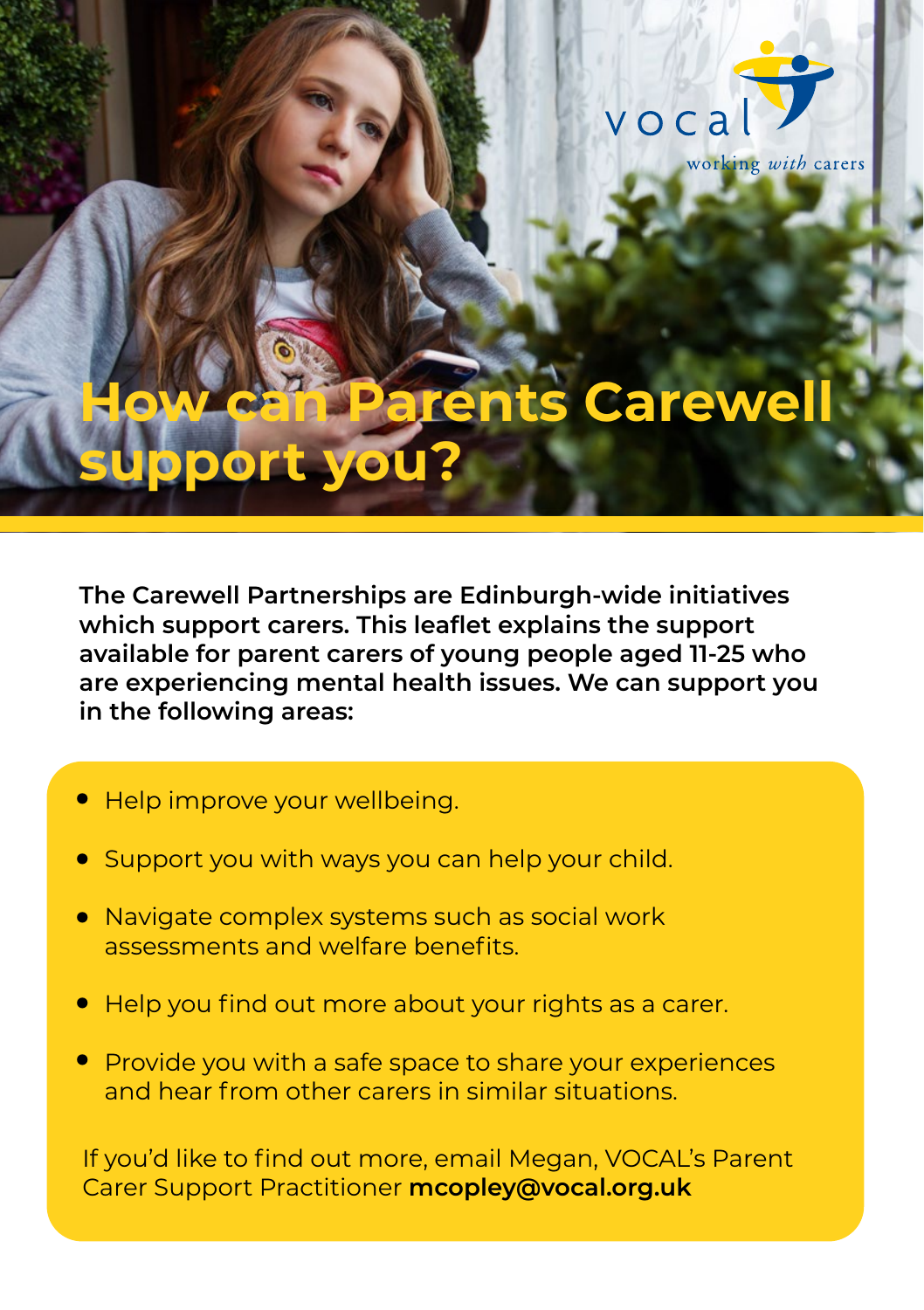#### **VOCAL .**

VOCAL supports and empowers unpaid carers in Edinburgh and Midlothian through individual support, information, training and access to services.

- Learning and development events for parent carers
- New support group for parent carers
- 1-2-1 casework support including financial maximisation
- Counselling
- Surgeries e.g. Legal, Power of Attorney, Emergency Planning
- Family Support Addictions

**0131 622 6666 | vocal.org.uk**

# **Health in Mind .**

Health in Mind promotes positive mental health and wellbeing in Scotland. They provide a wide range of services and courses to support and enable people to make a positive difference in their lives.

- Listening space through groups
- Health and wellbeing workshops for carer • Youth mental health

**0131 225 8508 | health-in-mind.org.uk**

workshops for parents

#### **Edinburgh Development Group .**

The Edinburgh Development Group uses person centred planning, group work, community building and training, working in close partnership with people who have a learning difficulty and their families.

- Transition support for parents of children with disabilities
- Support group for older carers
- Emergency Planning

**0131 476 0522 | edg-sco.org**

#### **Database .**

iThrive is an online space for mental health and wellbeing information in Edinburgh.

**ithriveedinburgh.org.uk**

#### **The Action Group .**

The Action Group is about 'No barriers – for all of life.' They offer support and advice to over 1,700 children, young people and adults across East Central Scotland.

- BAME group-specific support including: children and adult transitions, digital inclusion and financial support
- Benefits advice and information
- Housing support service
- Learning and development

**0131 475 2315 | actiongroup.org.uk**

#### **Family Advice and Information Resource (FAIR) .**

FAIR is an information and advice service for people with learning disabilities and their carers in Edinburgh.

• One stop shop for information and advice

#### **0131 662 1962 | fairadvice.org.uk**

**Advocacy** 

**0131 475 2307 | milanswo.co.uk**

#### **Milan Senior Welfare Organisation .**

Milan develops and delivers provisions for older people from Indian, Pakistani, Bangladeshi and Mauritian communities living in the Lothians.

- South Asian-specific support
- Information and advice
- Recreational activities
- Support groups

#### **Eric Liddell Centre .**

The Eric Liddell Centre is a charity and community hub working to change perceptions of living with dementia, disabilities and mental health issues.

- **Befriending**
- Advice and Information
- 1-2-1 casework support
- Recreational activities
- Outings
- Courses and talks

### **0131 447 4520 | ericliddell.org**